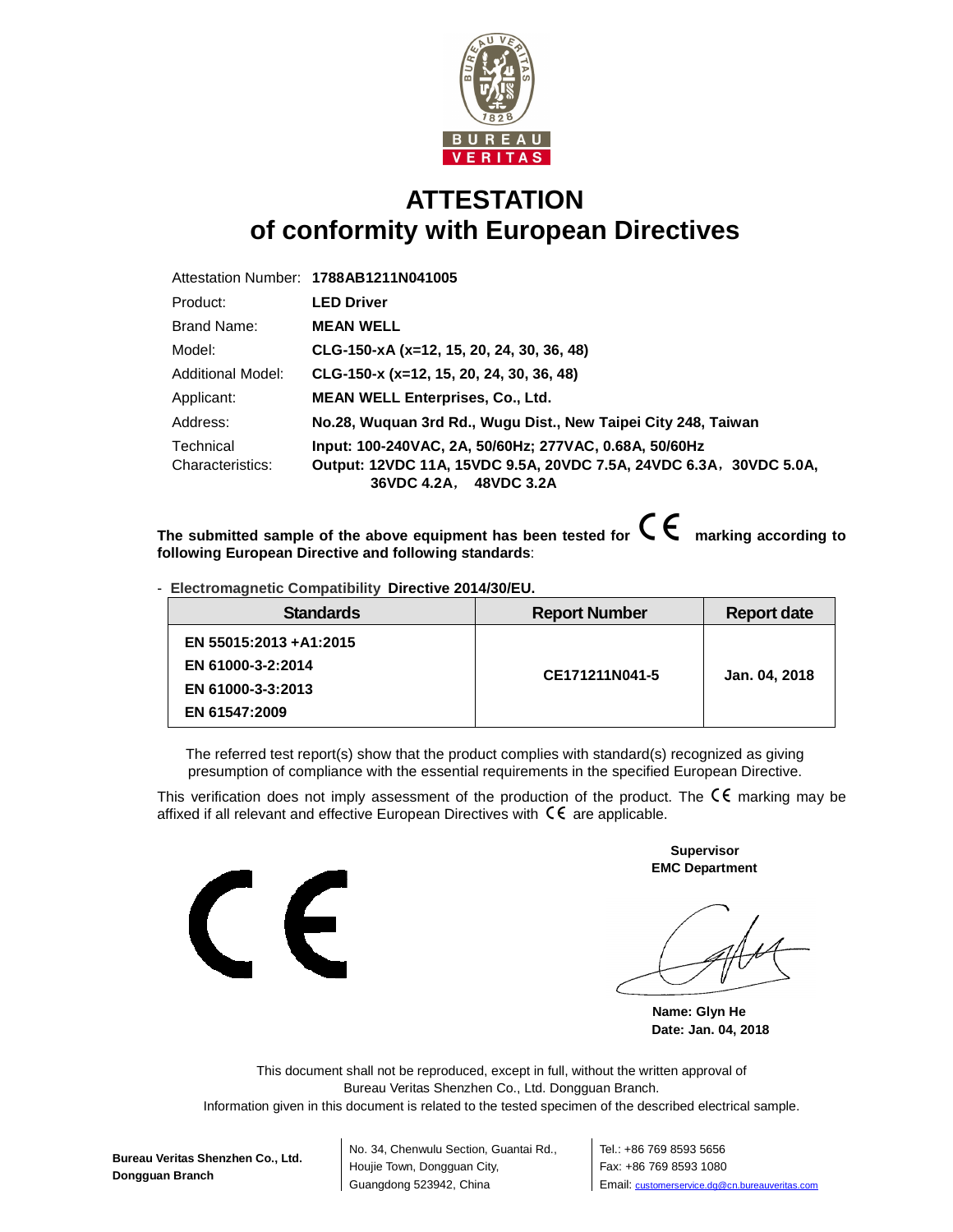

## **ATTESTATION of conformity with European Directives**

|                  | Attestation Number: 1788AB1211N041006                                                        |
|------------------|----------------------------------------------------------------------------------------------|
| Product:         | <b>LED Driver</b>                                                                            |
| Brand Name:      | <b>MEAN WELL</b>                                                                             |
| Model:           | CLG-150-xy(x=12,15,20,24,30,36,48;y=B or C)                                                  |
| Applicant:       | <b>MEAN WELL Enterprises, Co., Ltd.</b>                                                      |
| Address:         | No.28, Wuquan 3rd Rd., Wuqu Dist., New Taipei City 248, Taiwan                               |
| Technical        | Input: 100-240VAC, 2A, 50/60Hz; 277VAC, 0.68A, 50/60Hz,                                      |
| Characteristics: | Output: 12VDC 11A, 15VDC 9.5A, 20VDC 7.5A, 24VDC 6.3A, 30VDC 5.0A,<br>36VDC 4.2A, 48VDC 3.2A |

The submitted sample of the above equipment has been tested for  $\mathsf{C}\,\mathsf{C}$  marking **according to following European Directive and following standards**:

- **Electromagnetic Compatibility Directive 2014/30/EU.**

| <b>Standards</b>       | <b>Report Number</b> | <b>Report date</b> |
|------------------------|----------------------|--------------------|
| EN 55015:2013 +A1:2015 |                      |                    |
| EN 61000-3-2:2014      | CE171211N041-6       | Jan. 04, 2018      |
| EN 61000-3-3:2013      |                      |                    |
| EN 61547:2009          |                      |                    |

The referred test report(s) show that the product complies with standard(s) recognized as giving presumption of compliance with the essential requirements in the specified European Directive.

This verification does not imply assessment of the production of the product. The  $\mathsf{C}\mathsf{E}$  marking may be affixed if all relevant and effective European Directives with  $\zeta \epsilon$  are applicable.



 **Supervisor EMC Department** 

**Name: Glyn He Date: Jan. 04, 2018** 

This document shall not be reproduced, except in full, without the written approval of Bureau Veritas Shenzhen Co., Ltd. Dongguan Branch.

Information given in this document is related to the tested specimen of the described electrical sample.

No. 34, Chenwulu Section, Guantai Rd., Houjie Town, Dongguan City, Guangdong 523942, China

Tel.: +86 769 8593 5656 Fax: +86 769 8593 1080 Email: customerservice.dg@cn.bureauveritas.com